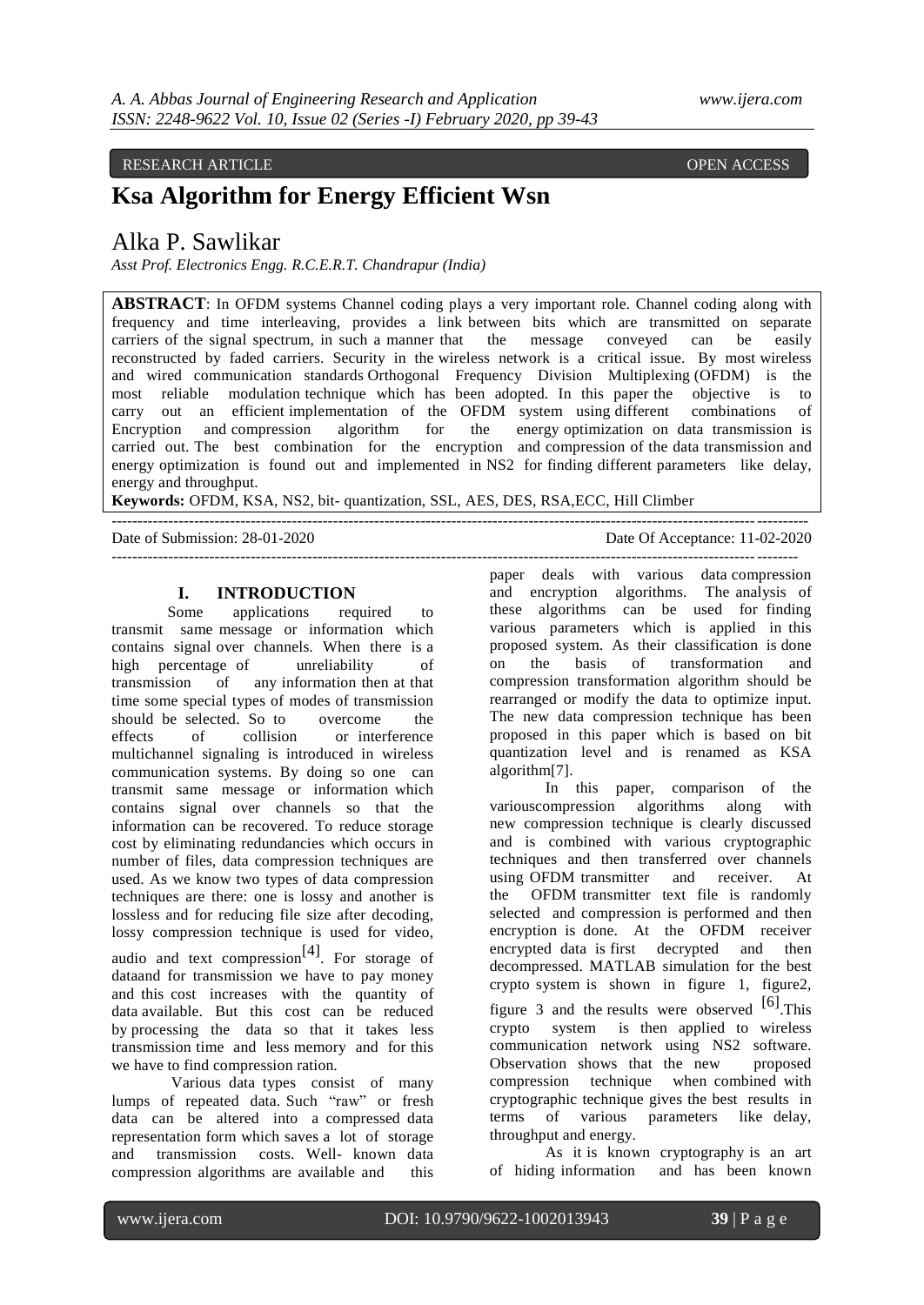from a long time ,e.g. credit cards, debit cards, bank accounts, important documents and what not, everything needs protection. Without the identical crypto-compression key, the decompression process will be disabling and the cryptanalysis can"t even be completed. The result shows that if KSA is combined with cryptographic algorithm through protocol or without protocol performance is improved as compared common<br>algorithms. This can be improved by be improved by compression and encryption, such type of scheme is known as compression–crypto scheme. That means ciphering/encryption is indeed a secure coding technique and data compression So the data, which needs to be protected, is increasing at a rapid rate and can be handled a bit if we can remove the redundancy or can reduce its size and for this both encryption algorithm and compression technique have to be combined and made them work on data so that our valuable information or message or file will be of compressed and encrypted form and is easy to handle and secure because of its reduced size and encrypted form which extends many advantages like saves space, manageable, easily transferrable, practical, and feasible.

#### **II. LITERATURE SURVEY**

In the paper "A Comparative Study of Lossless Compression Algorithm on Text Data", Jain et al., 2013 shows the comparison of different lossless compression algorithm over text data which contain different text patterns and had drawn compression ratio of all the algorithm by considering the compression time, decompression time and from comparison they concluded that the Huffman Encoding is

considered as the most efficient algorithm<sup>.[1]</sup> The paper "Network Conscious Text Compression System" (NCTCSys) by N. Motgi & A.Mukherjee, 2001 proposes to tackle the problem of transmitting explosively increasing data on the internet.[2]

Franceschini et al., 1996 in "Data CompressionUsing Encrypted Text," presents an algorithm for text compression that exploits the properties of the words in a dictionary to

produce an encryption of given text  $\left[3\right]$ .

In the paper "A Comparative Study of Some Symmetric and Asymmetric Key Cryptography Algorithms", Nivedita Bisht & Sapna Singh,

2015suggested importance of data security in wireless network and for this proved that cryptography plays a crucial role which

means "secret writing". This paper provides a comparative study between various encryption algorithms like AES, DES, RSA and DIFFIE-HELLMAN [4].

The principal goal of the paper "A performance comparison of data encryption algorithms", A. Nadeem, 2006 has given the design of encryption algorithm which must be secured against unauthorized attacks. Based on the experiments, it has been concluded that the Blowfish is the best performing algorithm among the algorithms chosen for implementation [9] .

## **III. PROPOSED COMPRESSION AND DECOMPRESSION ALGORITHM**

The different steps of the proposed algorithm are: (1) Take input data string of random length or specified length.

(2) Decimate the data length by 2

(3) Convert decimal data string to binary

(4) Find the polarity of consecutive input sample as if next  $sample > current$  sample

Make LSB bit of current output as '1'

Else make LSB bit of current output as  $0'$  (5) Convert binary data string to decimal

(6) We will get compressed output data string For decompression:

(1) Take first compressed output bit as it is

(2)Consider two consecutive bits and check current sample and next sample

(3) Convert decimal data string to binary

(4) If current\_sample has 1 in LSB position then current sample is always equal to new output. else add two consecutive samples and divide it by 2 that will be new\_sample

unauthorized attacks. Based on the experiments, it has been concluded that the Blowfish is the best performing algorithm among the algorithms chosen for implementation [9] .

### **III. PROPOSED COMPRESSION AND DECOMPRESSION ALGORITHM**

The different steps of the proposed algorithm are: (1) Take input data string of random length or specified length.

(2) Decimate the data length by 2

(3) Convert decimal data string to binary

(4) Find the polarity of consecutive input sample as if next  $sample > current$  sample

Make LSB bit of current output as '1'

Else make LSB bit of current output as  $0'$  (5) Convert binary data string to decimal

(6) We will get compressed output data string For decompression:

(1) Take first compressed output bit as it is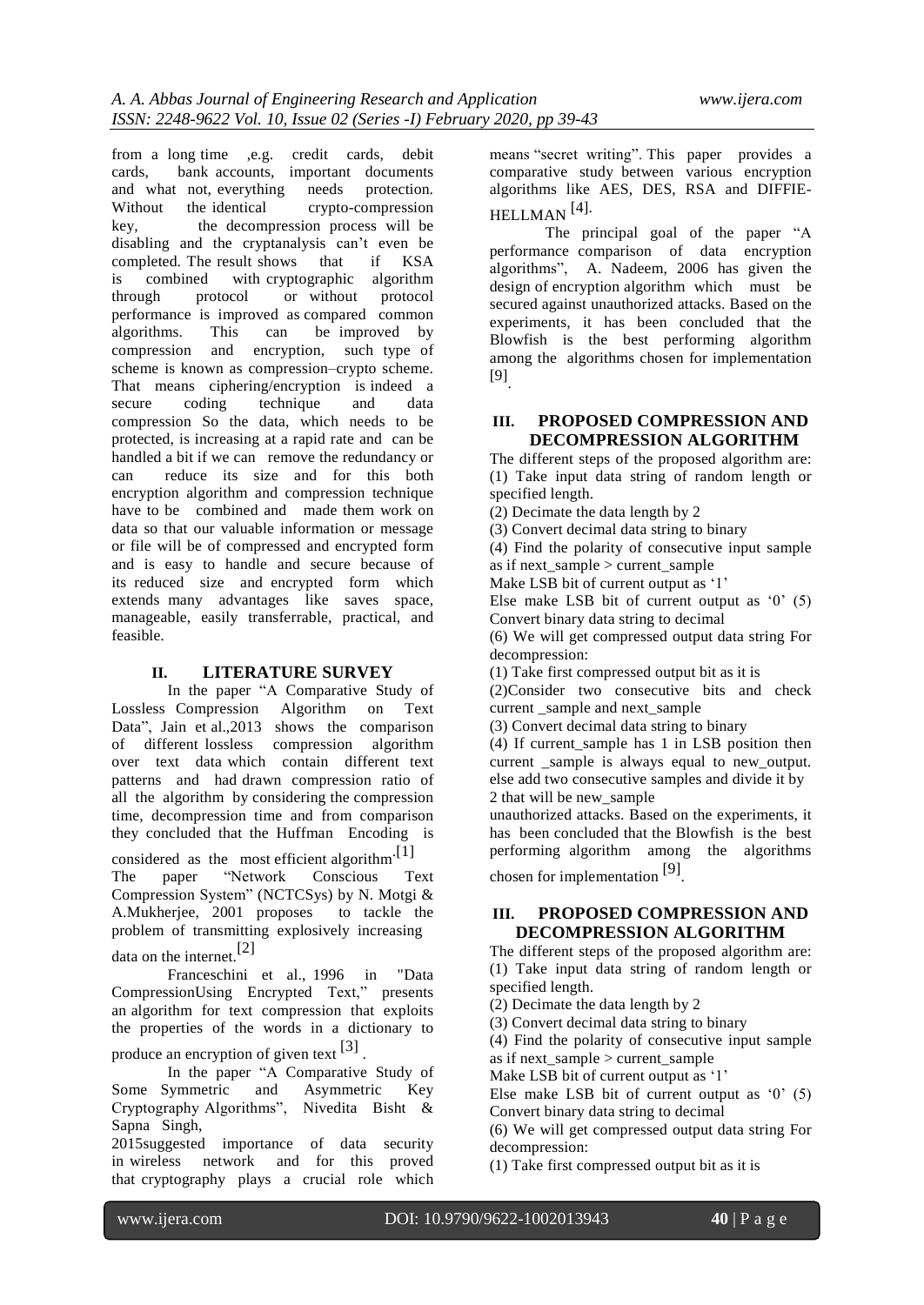(2)Consider two consecutive bits and check current sample and next sample

(3) Convert decimal data string to binary

(4) If current\_sample has 1 in LSB position then current sample is always equal to new output. else add two consecutive samples and divide it by 2 that will be new\_sample

(5) Convert binary data string to decimal.

Repeat the same process for complete data length; we will get decompressed output bits The length of input bits will always equal to length of decompressed data bits. This algorithm can apply to any number of data bits and this algorithm is named as KSA algorithm.

## **IV. SECURE DATA TRANSMISSION WITH KSA ALGORITHM**

Combination of compression and encryption of large text data gives an efficient way of handling as this reduces the size first and then makes the reduced size secured, which is a less time consuming process. Such methods can be helpful in saving memory, cost and transfer of data.

In this paper to prove cryptanalysis we have taken the sample of text i.e. say 100bits,200bits, compressed it with common algorithms such as RLE,DCT,DWT,LZW. Also we have combined this technique with different encryption algorithm such as AES, Interleaver, Hill-Climbing, RSA, ECC. Then the parameters like normal data size, compressed data size, time required for compression ,time required for encryption ,total time required for complete cryptanalysis and compression ratio has been found. We have found that our KSA technique gives better results as compared to the above techniques.

Following Table 1 shows the parametric evaluation and proposed method provided good results by combining with encryption algorithms and is found to be better in all terms. Experimental Analysis and Results

After the combination of compression and encryption techniques the best combination have been found out and energy optimization is carried out over channels using OFDM transmitter and receiver using security protocol SSL(Socket Secure Layer).

The number of sensor nodes can be varied 30,40,50 and accordingly energy, delay and throughput have been observed. KSA\_energy, KSA\_delay and KSA\_throughput are energy, delay and throughput respectively when KSA combination is to be best found

|                               |  | Table 1: Parametric Evaluation of compression |  |  |  |  |
|-------------------------------|--|-----------------------------------------------|--|--|--|--|
|                               |  | and encryption techniques along with          |  |  |  |  |
| new compression KSA algorithm |  |                                               |  |  |  |  |

| $\sim$ $\sim$ $\sim$<br>-0<br>$-1$<br>Input Bits=200 |                        |          |      |                                                           |          |  |  |  |
|------------------------------------------------------|------------------------|----------|------|-----------------------------------------------------------|----------|--|--|--|
| <b>Compression Tech</b>                              | <b>Encryption Tech</b> | Time     |      | Normal Data Size   Compressed Data Siz Compression Ration |          |  |  |  |
| RLE                                                  | AES                    | 6.85 sec | 1719 | 208                                                       | 87.91%   |  |  |  |
|                                                      | INTERLEAVING           | 4.82     | 1299 | 208                                                       | 84%      |  |  |  |
|                                                      | HILL                   | 3.1      | 1219 | 208                                                       | 83%      |  |  |  |
|                                                      | <b>RSA</b>             | 2.11     | 1191 | 208                                                       | 83%      |  |  |  |
|                                                      | ECC                    | 2.97     | 1283 | 208                                                       | 84%      |  |  |  |
| DVT                                                  | AES                    | 8.9556   | 208  | 104                                                       | 50.00%   |  |  |  |
|                                                      | INTERLEAVING           | 2.55     | 208  | 104                                                       | 50.00%   |  |  |  |
|                                                      | HILL                   | 2.61     | 208  | 104                                                       | 50.00%   |  |  |  |
|                                                      | <b>RSA</b>             | 2.34     | 208  | 104                                                       | 50.00%   |  |  |  |
|                                                      | ECC                    | 2.51     | 208  | 104                                                       | 50.00%   |  |  |  |
| DCT                                                  | AES                    | 7.85     | 208  | 208                                                       | $0.00\%$ |  |  |  |
|                                                      | INTERLEAVING           | 3.28     | 208  | 208                                                       | 0.00%    |  |  |  |
|                                                      | HILL                   | 2.05     | 208  | 208                                                       | $0.00\%$ |  |  |  |
|                                                      | <b>RSA</b>             | 2.15     | 208  | 208                                                       | 0.00%    |  |  |  |
|                                                      | ECC                    | 2.44     | 208  | 208                                                       | 0.00%    |  |  |  |
| <b>HUFFMAN</b>                                       | AES                    | 5.77     | 208  | 208                                                       | $0.00\%$ |  |  |  |
|                                                      | <b>INTERLEAVING</b>    | 3.52     | 208  | 208                                                       | 0.00%    |  |  |  |
|                                                      | HILL                   | 3.38     | 208  | 208                                                       | $0.00\%$ |  |  |  |
|                                                      | <b>RSA</b>             | 22       | 208  | 208                                                       | 0.00%    |  |  |  |
|                                                      | ECC                    | 2.03     | 208  | 208                                                       | $0.00\%$ |  |  |  |
|                                                      | AES                    | 5.51     | 208  | 208                                                       | 0.00%    |  |  |  |
| LZ                                                   | INTERLEAVING           | 2.56     | 208  | 190                                                       | 9%       |  |  |  |
|                                                      | HILL                   | 2.991    | 208  | 187                                                       | 10%      |  |  |  |
|                                                      | <b>RSA</b>             | 3.6      | 208  | 191                                                       | 8%       |  |  |  |
|                                                      | ECC                    | 2.73     | 208  | 187                                                       | 10.10%   |  |  |  |
|                                                      | AES                    | 7.28sec  | 208  | 104                                                       | 50%      |  |  |  |
| KSA                                                  | INTERLEAVING           | 2.27sec  | 208  | 104                                                       | 50%      |  |  |  |
|                                                      | HILL                   | 3.10sec  | 208  | 104                                                       | 50%      |  |  |  |
|                                                      | <b>RSA</b>             | 2.92sec  | 208  | 104                                                       | 50%      |  |  |  |
|                                                      | ECC                    | 2.86sec  | 208  | 104                                                       | 50%      |  |  |  |

**Table 2:** Energy Comparison table when protocol is not applied and using KSA for nodes=30

| .                      | $\circ$         |               |                   |
|------------------------|-----------------|---------------|-------------------|
| <b>Simulation Time</b> | <b>O-Energy</b> | <b>Energy</b> | <b>KSA_Energy</b> |
| 0                      | 110             | 82            | 50                |
| 5                      | 200             | 142           | 92                |
| 10                     | 210             | 170           | 99                |
| 15                     | 220             | 178           | 99                |
| 20                     | 230             | 180           | 100               |
| 25                     | 220             | 182           | 100               |
| 30                     | 210             | 180           | 100               |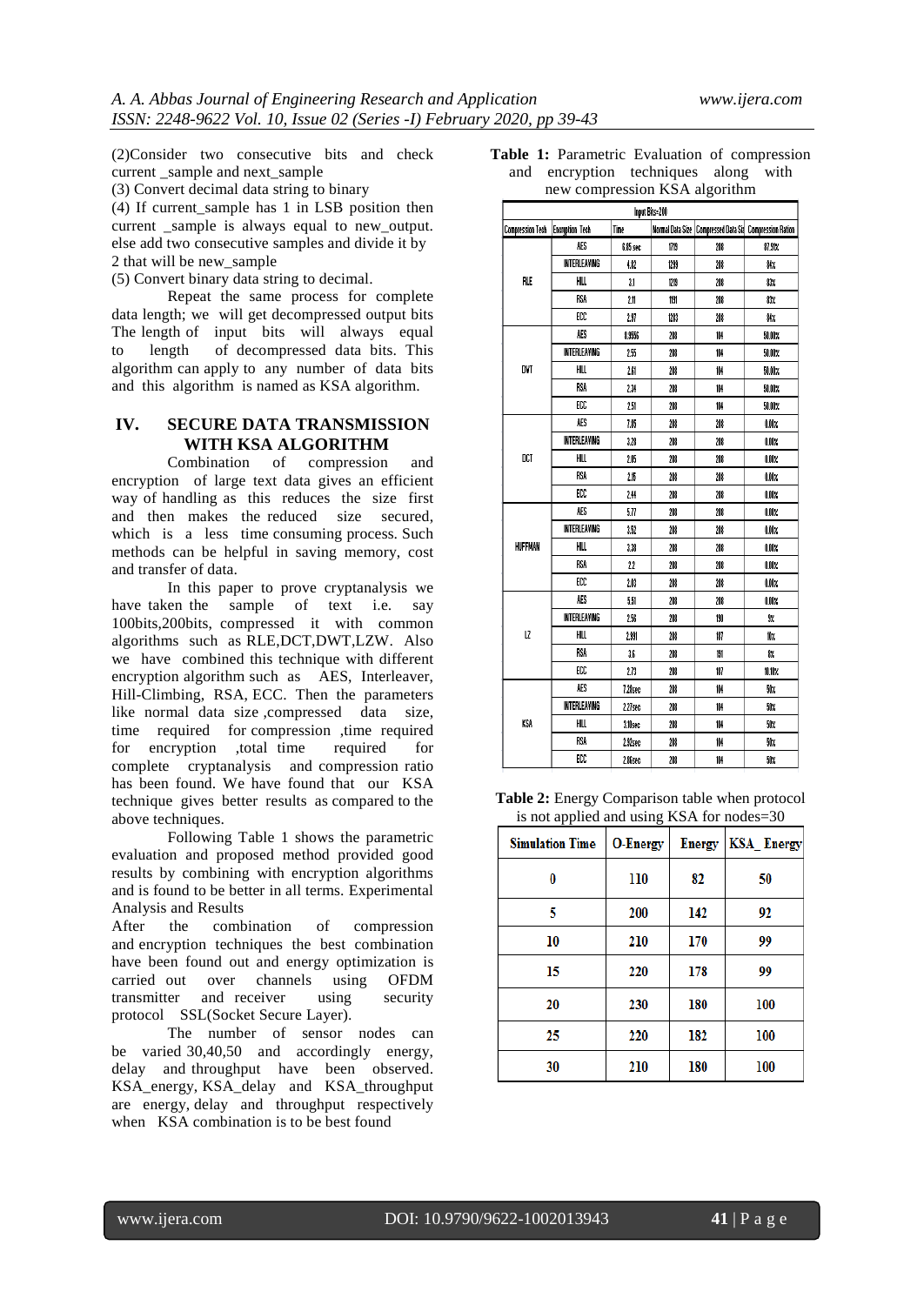











#### **V. CONCLUSION**

In this paper, the new compression algorithm, KSA, which is a lossy compression, have been introduced which offers compression with less compression time. To strengthen the security of the communication network this technique has been suggested and with the

experimental results it has been proved that it leads to increase not only security but is also energy efficient. The complete suggested design makes the cryptanalysis difficult for the intruder which is achieved effectively through a module which is a perfect blend of new compression technique with cryptography principles. This design is really instrumental in providing very big challenge to the intruders who attempt to break the algorithms by any means. Thus it can be concluded that the secret data can be transmitted securely in an insecure media using this module. Proposed algorithm is viewed best in terms of speed, cost, throughput, security and power consumption.

#### **REFERENCES**

- [1]. A. Jain, K. I. Lakhtaria, P. Srivastav (2013) A Comparative Study of Lossless Compression Algorithm on Text Data. International Conference on Advances in Computer Science, AETACS-, Elsevier Digital Library, p 536.
- [2]. N. Motgi and A. Mukherjee(2001) Network Conscious Text Compression Systems (NCTCSys). Proceedings of International Conference on Information and Theory: Coding and Computing, IEEE Computer Society.
- [3]. Franceschini, Robert and A. Mukherjee(1996) Data Compression Using Encrypted Text.Proceedings of the Third Forum on Research and Technology,Advances on Digital Libraries.
- [4]. Nivedita Bisht, Sapna Singh(2015)A Comparative Study of Some Symmetric and Asymmetric Key Cryptography Algorithms.International Journal of Innovative Research in Science, ISSN (Print) : 2347 – 6710, Vol. 4, Issue 3, p 10281.
- [5]. Idrizi, Florim,Dalipi, Fisnik & Rustemi , Ejup(2013).Analyzing the speed of combined cryptographyic algorithms with<br>secret and public Kev.International secret and public Key.International Journal of Engineering Research and Development,eISSN:2278067X,ISSN:2278 -800X, Volume 8,Issue 2 ,p.45.
- [6]. Prashanti.G, Deepthi .S & Sandhya Rai.K(2013).A Novel Approach for Data Encryption Standard Algorithm . International Journal of Engineering and Advanced Technology (IJEAT) ISS: 2249-8958, Volume -2 Issue-5, p.264.
- [7]. Vishwa Gupta, Gajendra Singh, RavindraGupta(2012).Advance Cryptography algorithm for improving data